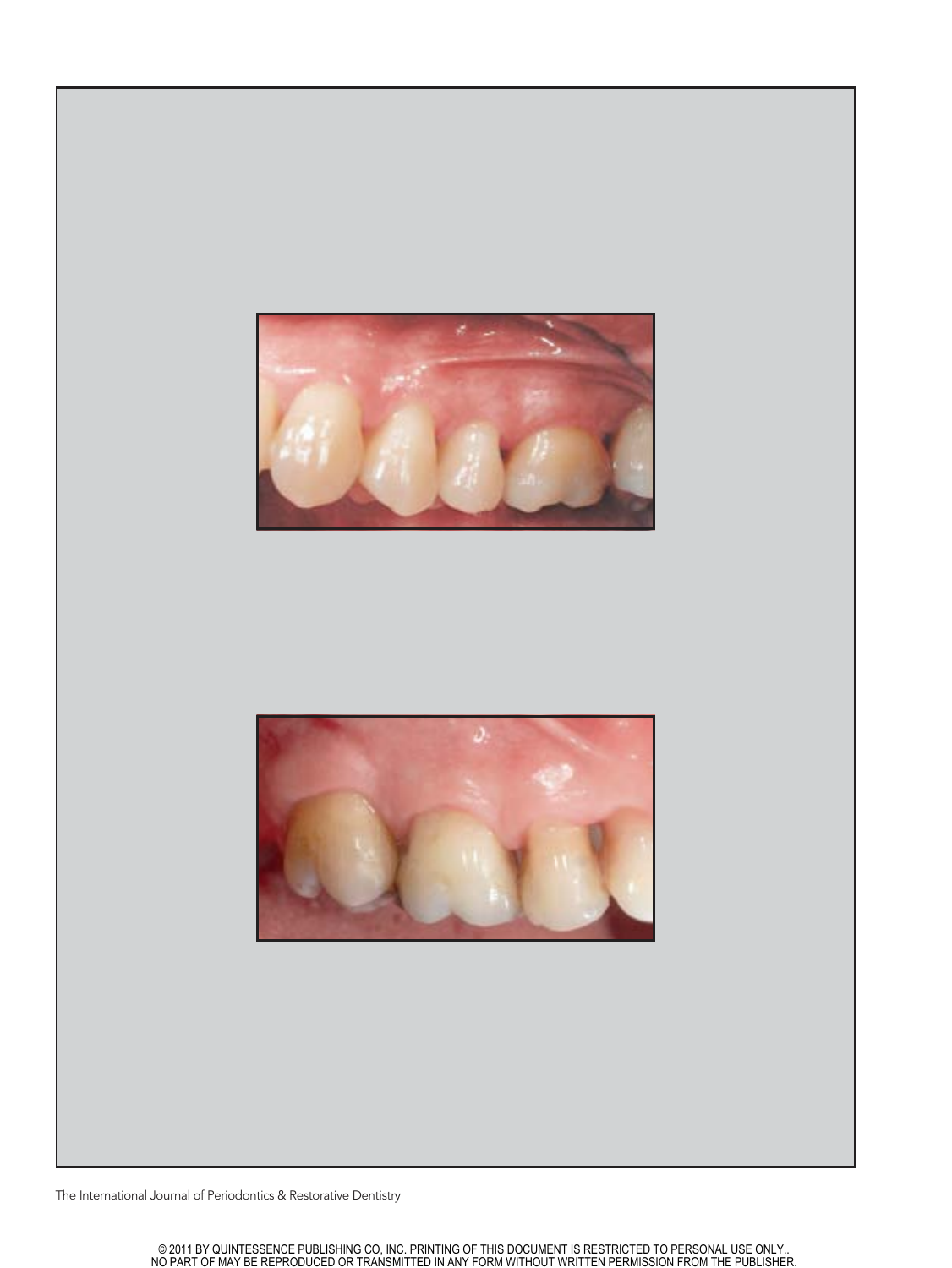Comparison of Modified Widman and Coronally Advanced Flap Surgery Combined with Co<sub>2</sub> Laser Root Irradiation in Periodontal Therapy: A 15-Year Follow-up



*Roberto Crespi, MD, MS\*/Paolo Capparè, MD\*\* Enrico Gherlone, MD, DDS, PhD\*\*\* George E. Romanos, DDS, DMD, PhD\*\*\*\**

*The aim of this study was to compare modified Widman flap surgery (MW) to coronally advanced flap surgery combined with carbon dioxide laser root conditioning (CAF + CO<sub>2</sub>) from baseline to 15 years of follow-up. Each of 25 patients participating in this study were treated using a split-mouth design:*  In one quadrant, the teeth received MW surgery (control), and on the other side, after a full-thickness flap was raised, a CO<sub>2</sub> laser was used and the full*thickness flap was repositioned coronally and sutured (CAF + CO<sub>2</sub>, test). Plaque Index, Gingival Index, probing depth, and clinical attachment level were monitored from baseline to 15 years. For probing depths ≥ 7 mm, CAF + CO<sub>2</sub> sites provided greater pocket reduction (P < .01), and data on clinical attachment level showed a significant difference between control and test sites at 5 to 6 mm (*P *< .001) and ≥ 7 mm (*P *< .001). This study showed that CAF + CO<sub>2</sub> therapy resulted in significantly higher improvements than MW surgery.* (Int J Periodontics Restorative Dent 2011;31:641–651.)

 \*Visiting Professor, Department of Dentistry, Vita Salute University, San Raffaele Hospital, Milano, Italy.

 \*\*Clinician, Department of Dentistry, Vita Salute University, San Raffaele Hospital, Milano, Italy.

\*\*\*Full Professor and Chair, Department of Dentistry, Vita Salute University, San Raffaele Hospital, Milano, Italy.

\*\*\*\*Visiting Professor, Department of Periodontology and Implant Dentistry, College of Dentistry, New York University, New York, New York, USA.

Correspondence to: Dr Roberto Crespi, Department of Dentistry, Vita Salute University, San Raffaele Hospital, Via Olgettina N.48, 20132 Milano, Italy; email: robcresp@libero.it.

Periodontal microorganisms and bacterial endotoxins contaminate root surfaces in periodontal pockets,<sup>1</sup> which hinders connective tissue reattachment to periodontally damaged root surfaces since the spreading and attachment of fibroblasts are inhibited.<sup>2-4</sup>

Mechanical root instrumentation induces smear layer formation along root surfaces, obliterating the orifices of the dentinal tubules since germs, bacterial endotoxins, and residual contaminated root cementum5 could damage periodontal healing and regeneration of connective tissue attachment.<sup>6,7</sup>

The carbon dioxide  $(CO<sub>2</sub>)$  laser beam presents excellent absorption in water and in defocused pulsed mode with a power of 2 W; it can also provide flat and smooth surfaces with elimination of the smear layer and almost completely sealed<sup>8</sup> dentinal tubules that increase fibroblast attachment.<sup>9</sup> Using a CO<sub>2</sub> laser at low energy after root planing, Misra et al<sup>10</sup> completely removed the smear layer from periodontally involved root surfaces without damage or morphologic surface changes.

Volume 31, Number 6, 2011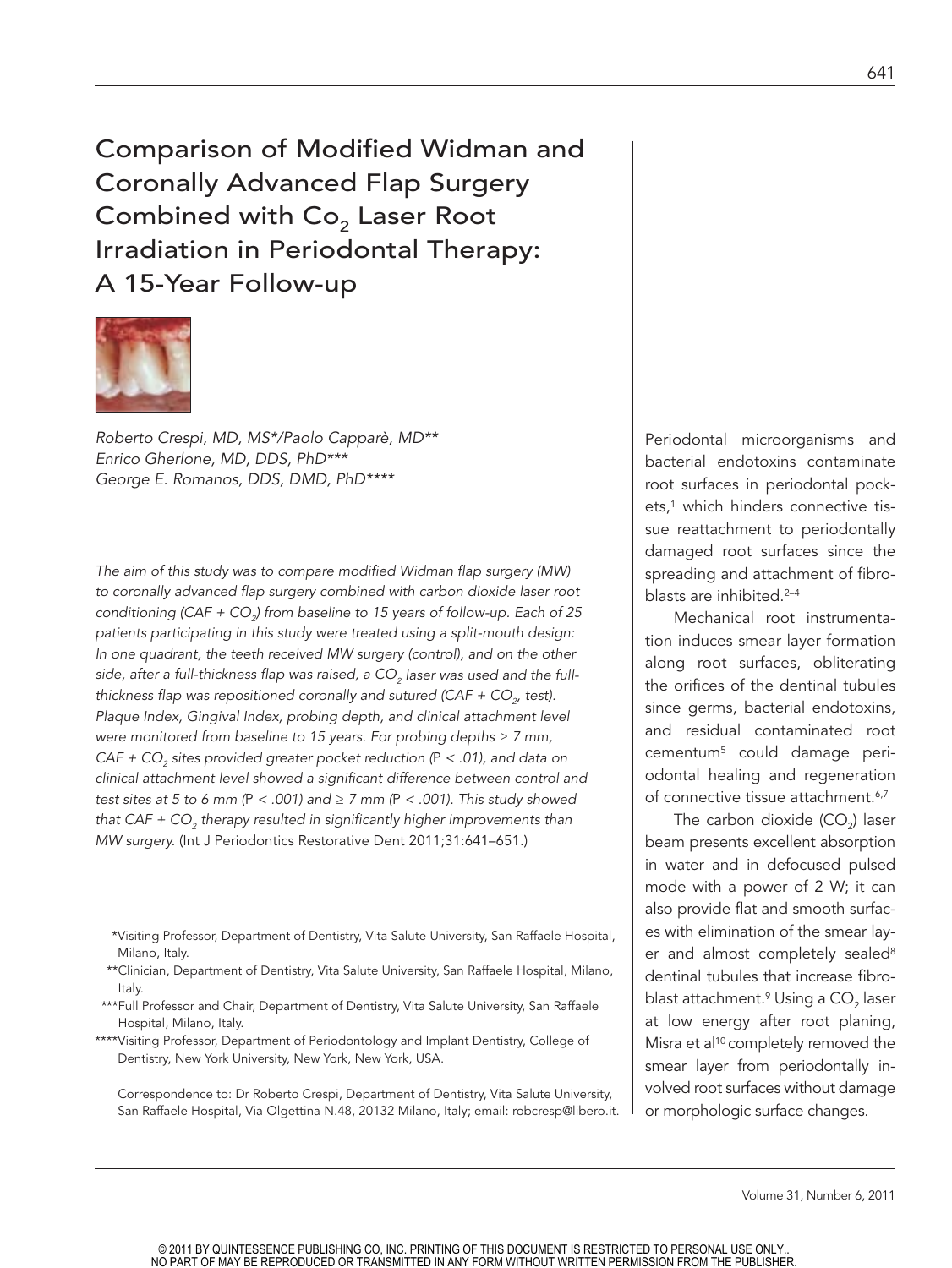#### Fig 1 *Control site (MW surgery).*



Fig 1a *Clinical view of the maxillary right posterior teeth at baseline.* 



Fig 1b *A flap was raised and scaling and root planing were carried out along the root surfaces.*



Fig 1c *Gingival flaps were sutured.* 

An experimental animal model showed the effectiveness of  $CO<sub>2</sub>$ laser epithelial treatment.<sup>11</sup> During periodontal open-flap surgery, the inner surface of the flap was deepithelialized using the  $CO<sub>2</sub>$  laser. This procedure showed a significant decrease in epithelial apical migration during the healing period with respect to non–laser treated control sites, enhancing connective tissue attachment on the root surface.<sup>12</sup> The authors reported a significantly higher percentage of connective tissue attachment in test sites (lasertreated) compared to control sites (flap debridement only) during the first 30 days of healing.

Regeneration of periodontal tissues after root irradiation and vaporization of the periodontal pocket soft tissue using the CO<sub>2</sub> laser was observed in an animal model.13 However, no periodontal clinical trials have monitored and compared the effects of  $CO<sub>2</sub>$  laser root irradiation to traditional therapy alone for 2 or more years in periodontal disease treatment. The purpose of

this study was to report the clinical outcome, using a split-mouth study design, comparing modified Widman flap surgery (MW) to coronally advanced flap surgery combined with CO<sub>2</sub> laser root irradiation (CAF + CO<sub>2</sub>) from baseline to 15 years of follow-up.

#### Method and materials

#### *Study design*

Twenty-five individuals (15 women, 10 men; mean age, 45.2 years) with moderate to advanced periodontitis were randomized and included in this study carried out in a private office from 1991 to 2006. All patients had a noncontributory medical history: they were not taking medications, did not take any antibiotics in the previous 3 months, and had not received periodontal treatment in the previous year. In addition, patients smoking more then 5 cigarettes per day were excluded from the study. However, throughout 15

years, it was difficult to monitor patient compliance. During phase I (nonsurgical therapy), each patient received one session of scaling and root planing from a dental hygienist and instructions and reinforcement in personal mechanical plaque control procedures.

Three weeks after nonsurgical treatment, baseline data were recorded. Following a thorough explanation, the patients were asked to sign an informed consent form and consented to periodontal surgery with the adjunctive use of a CO<sub>2</sub> laser. Surgery was performed by one operator on teeth that had one or more sites with probing depths  $\geq$  5 mm following the nonsurgical phase. In phase II (surgical therapy), each patient received surgery in a split-mouth design: In one quadrant, the teeth received MW surgery (control,  $n = 100$ )<sup>14</sup> (Fig 1), and on the other side, coronally advanced flap surgery combined with  $CO<sub>2</sub>$  laser root conditioning (CAF +  $CO<sub>2</sub>$ , test) was carried out  $(n = 100)$ . A full-thickness flap was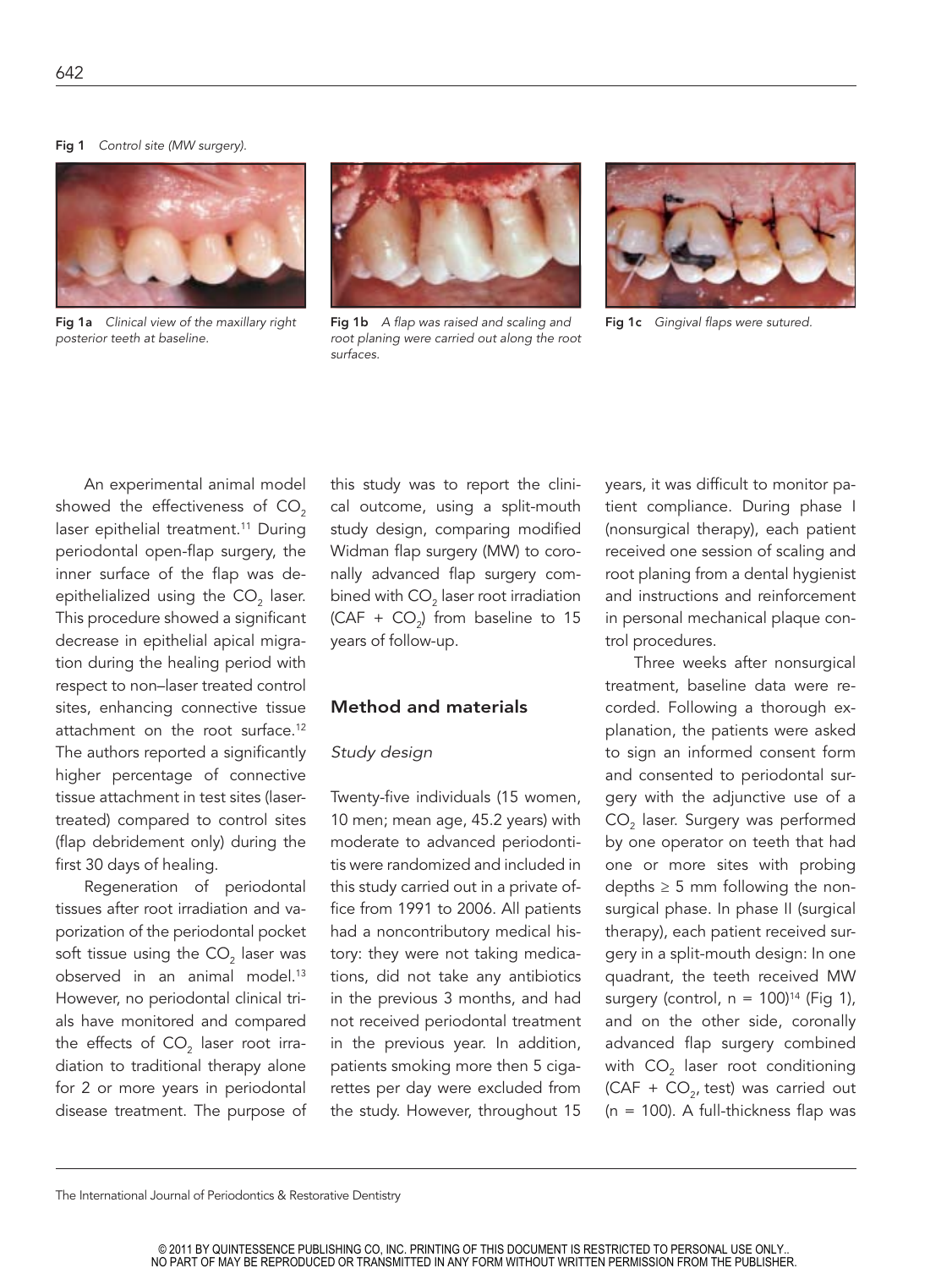#### **Fig 2** *Test site (CAF + CO<sub>2</sub> therapy).*



Fig 2a *Clinical view of the maxillary left posterior teeth at baseline.* 



Fig 2b *A full-thickness flap was raised and granulation tissue removed completely using conventional curettes. Subsequently, the CO2 laser was used to irradiate the exposed root surfaces in defocused pulsed mode with 2 W of power, 20 Hz of frequency, and a spot size of 3 mm. The soft tissues of the inner surface of the pocket were treated in defocused pulsed mode with 13 W of power, 40 Hz of frequency, and a spot size of 3 mm.*



Fig 2c *Full-thickness flap repositioned coronally after periosteal releasing incisions and sutured with 4-0 silk sutures.*

raised, and granulation tissue was removed completely using conventional curettes (Hu-Friedy) that were used only for this procedure. Subsequently, the  $CO<sub>2</sub>$  laser (10.6-µm wavelength; El.En) was used to irradiate the exposed root surfaces in defocused pulsed mode with 2 W of power, 20 Hz of frequency, a duty cycle of 6%, spot size of 3 mm, and an energy density of 28.3 J/cm2. Duty cycle is defined as laser pulse duration divided by the entire period, and it has a range between 2% and 40%.15 No curettes were used.

The soft tissues were treated in defocused pulsed mode with 13 W of power, 40 Hz of frequency, a duty cycle of 40%,<sup>13</sup> a spot size of 3 mm, and an energy density of 184 J/cm2. The full-thickness flap was repositioned coronally after periosteal releasing incisions and sutured with 4-0 silk sutures (Ethicon) (Fig 2). The wound was covered with a periodontal dressing (Coe-Pak, GC). The sutures and periodontal pack were removed at 7 days postoperative. Any intrabony defects presented were treated using the same procedure for both control and test sites.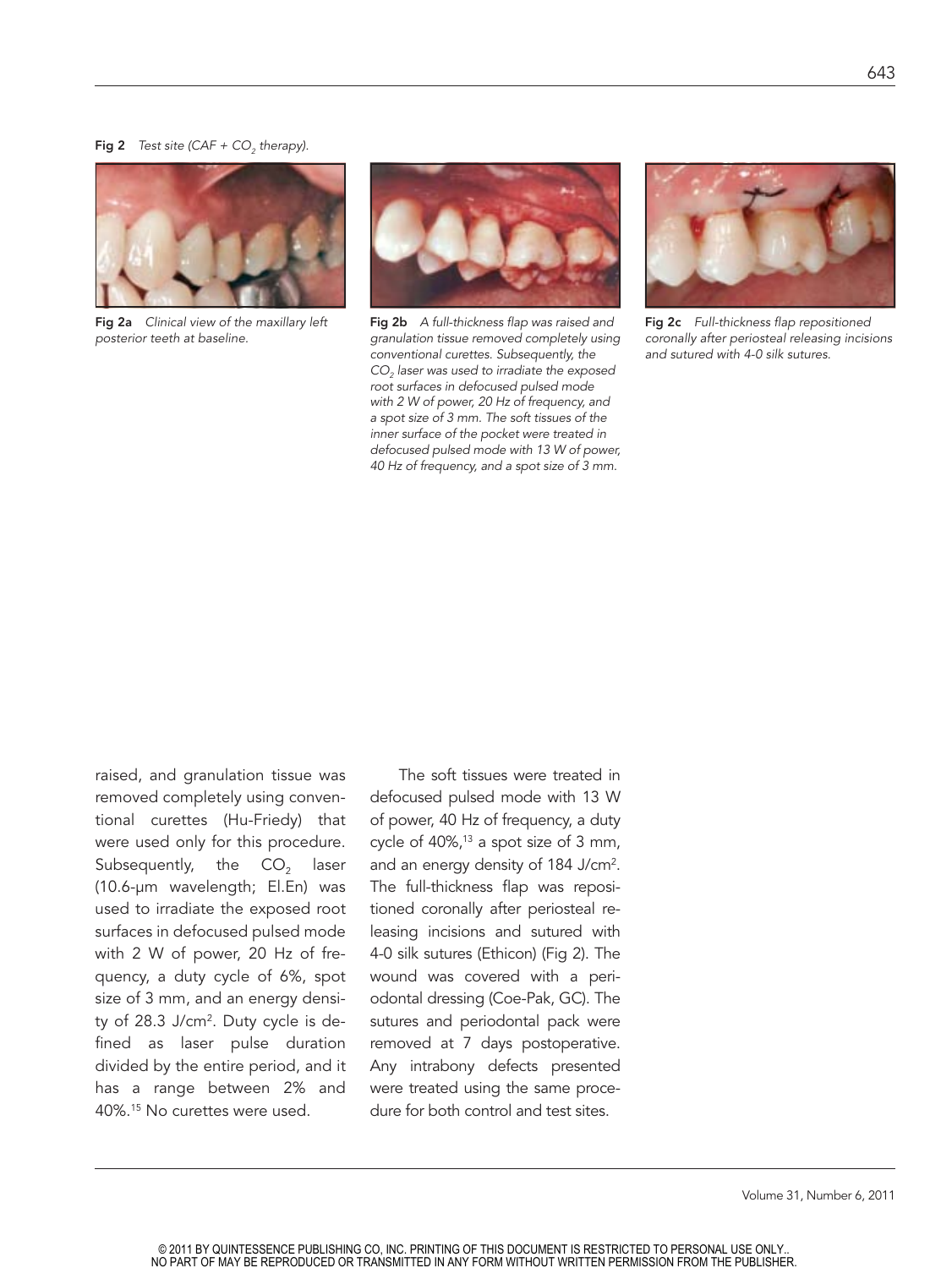

Figs 3a and 3b *Clinical aspect 3 months after periodontal treatment.* (left) *Control;*  (right) *test.*





Fig 4 *Clinical aspect 3 years after surgical treatment (test site).* 





Figs 5a and 5b *Clinical aspect 15 years after surgical treatment.* (left) *Control;* (right) *test.*

Postoperative drug prescriptions consisted of chlorhexidine mouthwash (Dentosan, Park-Davis) twice daily for 3 weeks and analgesic medications (nimesulide, 100 mg twice a day). Following surgery, patients were recalled every 2 weeks for 3 months (Fig 3) and twice a year thereafter, at which time reinforcement, coronal scaling, polishing of the teeth, and subgingival instrumentation were carried out where necessary (Fig 4). This clinical trial comparing MW surgery and CAF +  $CO<sub>2</sub>$  therapy lasted 15 years (Fig 5).

#### *Data collection*

Data were recorded 3 weeks after nonsurgical therapy, at baseline, 6 months after surgical therapy, and yearly thereafter.

One trained and calibrated clinician who was not involved in the treatment during the entire clinical trial performed data collection. Clinical periodontal measurements were recorded from six sites (mesiolingual, mesiobuccal, buccal, distobuccal, distolingual, and lingual) around each tooth, and a mean

value from the six sites was used for statistical analysis. The following clinical parameters were considered:

- Plaque Index (PI) and Gingival Index (GI).<sup>16</sup>
- Probing pocket depth (PD). Probing pocket depth was measured using a conventional probe (PCP 12, Hu-Friedy) from the gingival margin to the bottom of the pocket. The sites were assessed as follows: 1 to 4 mm, 5 to 6 mm, and  $\geq$  7 mm.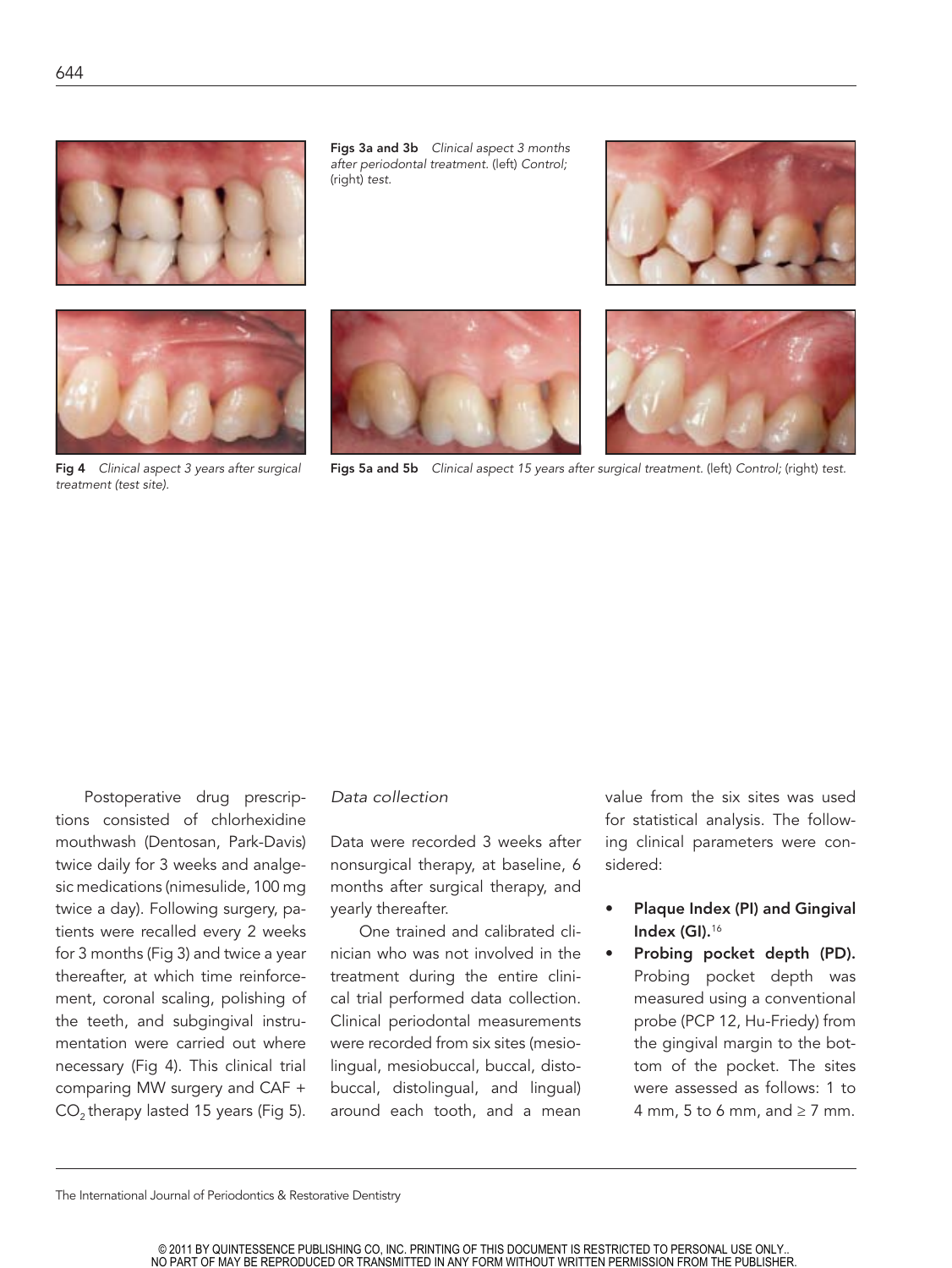Clinical attachment level (CAL). Clinical attachment level was measured from the cementoenamel junction to the bottom of the probeable pocket.

Periapical radiographic examination was carried out before surgery and at all follow-up visits.

### *Intraexaminer reliability*

Four patients, each with two contralateral teeth with probing depths > 5 mm, were used to calibrate the examiner. Patients were evaluated twice, 5 days apart. Calibration was accepted if data at baseline and 5 days after were similar at a level of > 90%. This procedure was followed throughout the 15-year follow-up.

### *Statistical analysis*

SPSS version 9.0 (IBM) was used for statistical analysis.

Mean values and standard deviations for all clinical variables were calculated for each treatment and time interval based on the patient as a statistical unit. The paired *t* test was used to compare mean values between control (MW) and test (CAF + CO<sub>2</sub>) sites. In particular, comparisons were made for PI, GI, PD, and CAL at baseline and 6 months, 2 years, 4 years, 8 years, 12 years, and 15 years postsurgery. Furthermore, within-group comparisons were performed using the paired Student *t* test. The alpha error was set at .05. The power of the

study, given 1 mm as a significant difference between groups, was calculated to be 0.99.

## Results

## *Plaque Index*

Mean Plaque Index values are reported in Table 1. There were no significant differences between MW and  $CAF + CO<sub>2</sub>$  treatment groups at each time point. Moreover, no statistically significant differences were found within groups at all the time points.

## *Gingival Index*

Mean Gingival Index values are reported in Table 2. There were no statistically significant differences within MW and CAF +  $CO<sub>2</sub>$  groups at all the time points.

# *Probing depth*

## PD 1 to 4 mm

Changes in PDs within test and control sites are reported in Table 3. There were significant differences between groups at 6 months postsurgery (*P* < .05) as well as after 2, 4, 8, 12, and 15 years (*P* < .01). The results confirm the long-term stability of PDs in both treatment groups, even if there was a slight increase in PD in both control and test sites.

## PD 5 to 6 mm

Changes in PDs from 5- to 6-mm pockets are reported in Table 3.

There were significant differences between MW and CAF +  $CO<sub>2</sub>$  sites at 6 months postsurgery (*P* < .05) as well as after 2, 4, 8, 12, and 15 years (*P* < .01). The results confirm the long-term stability of PDs in both treatment groups.

# $PD \geq 7$  mm

After 15 years, both surgical procedures were able to significantly reduce pockets deeper than 7 mm (Table 3). There were significant differences between MW and CAF +  $CO<sub>2</sub>$  sites at 6 months postsurgery (*P* < .05) as well as after 2, 4, 8, 12, and 15 years (*P* < .01). Furthermore, within-group comparisons were performed. For MW sites, significant differences were found within baseline and 6-month postsurgery values (*P* < .001), between 6-month and 2-year values (*P* < .01), and between 2-, 4-, 8-, 12-, and 15-year values (*P* < .05). For CAF +  $CO<sub>2</sub>$  sites, significant differences were found between baseline and 6-month postsurgery values (*P* < .0001) and within 2-, 4-, 8-, and 12-year values (*P* < .05).

## *Clinical attachment level*

## PD 1 to 4 mm

Changes in CAL for 1- to 4-mm PDs are reported in Table 4. There were significant differences within MW and CAF +  $CO<sub>2</sub>$  treatment groups at 6 months postsurgery (*P* < .05); after 2, 4, 8, and 12 years (*P* < .01); and after 15 years (*P* < .001). Furthermore, within-group comparisons were performed.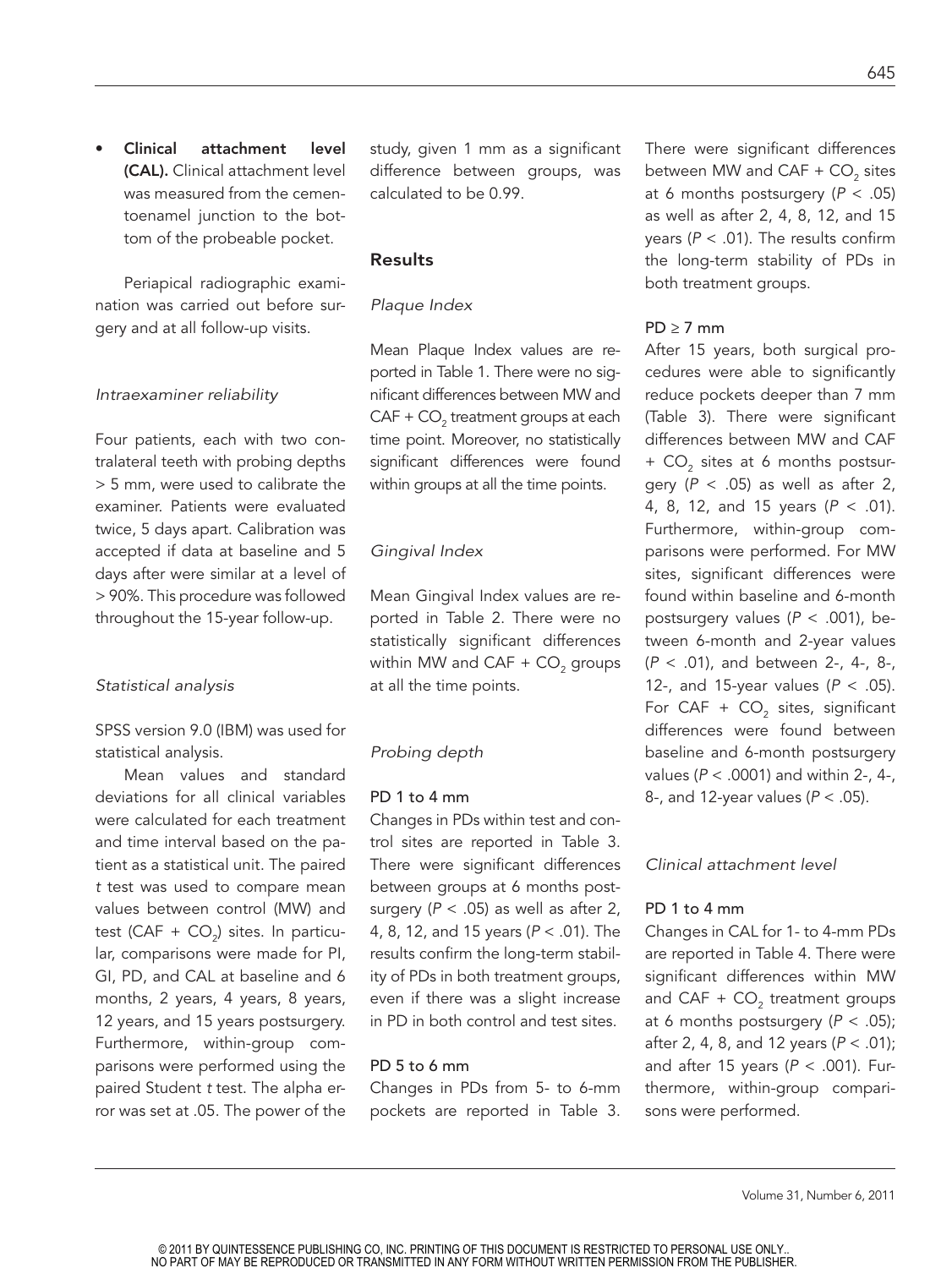| Table 1     | Plaque Index values from baseline to 15 years |           |             |                 |           |             |             |           |             |             |           |  |
|-------------|-----------------------------------------------|-----------|-------------|-----------------|-----------|-------------|-------------|-----------|-------------|-------------|-----------|--|
|             | <b>Baseline</b>                               |           |             | 6 <sub>mo</sub> |           |             | 2y          |           |             | 4v          |           |  |
|             | Mean                                          | <b>SD</b> | <b>Mean</b> | <b>Diff</b>     | <b>SD</b> | <b>Mean</b> | <b>Diff</b> | <b>SD</b> | <b>Mean</b> | <b>Diff</b> | <b>SD</b> |  |
| <b>MW</b>   | 1.02                                          | 0.43      | 0.64        | 0.38            | 0.21      | 1.32        | $-0.30$     | 0.52      | 1.30        | $-0.28$     | 0.59      |  |
| $CAF + CO2$ | 1.02                                          | 0.43      | 0.71        | 0.31            | 0.42      | 1.27        | $-0.25$     | 0.44      | 1.28        | $-0.26$     | 0.54      |  |
| $P^*$       | <b>NS</b>                                     |           |             | <b>NS</b>       |           |             | <b>NS</b>   |           |             | <b>NS</b>   |           |  |

SD = standard deviation; Diff = difference. \*Intergroup differences.

| $\mid$ Table 2 $\mid$ | <b>Gingival Index values from baseline to 15 years</b> |                 |           |           |                 |           |             |             |           |             |             |           |  |
|-----------------------|--------------------------------------------------------|-----------------|-----------|-----------|-----------------|-----------|-------------|-------------|-----------|-------------|-------------|-----------|--|
|                       |                                                        | <b>Baseline</b> |           |           | 6 <sub>mo</sub> |           |             | 2y          |           |             | 4v          |           |  |
|                       | <b>Mean</b>                                            |                 | <b>SD</b> | Mean      | <b>Diff</b>     | <b>SD</b> | <b>Mean</b> | <b>Diff</b> | <b>SD</b> | <b>Mean</b> | <b>Diff</b> | <b>SD</b> |  |
| <b>MW</b>             | 1.86                                                   |                 | 0.62      | 0.47      | 1.39            | 0.34      | 1.03        | 0.83        | 0.67      | 1.03        | 0.83        | 0.53      |  |
| $CAF + CO$            | 1.86                                                   |                 | 0.62      | 0.52      | 1.34            | 0.37      | 1.11        | 0.75        | 0.58      | 1.08        | 0.78        | 0.64      |  |
| $\mathsf{P}^*$        |                                                        | <b>NS</b>       |           | <b>NS</b> |                 |           | <b>NS</b>   |             |           |             | <b>NS</b>   |           |  |

SD = standard deviation; Diff = difference. \*Intergroup differences.

| Table 3     | and $\geq 7$ mm |                 |      |             |             |           | Probing depth values from baseline to 15 years in pockets of 1 to 4 mm, 5 to 6 mm, |             |      |        |             |      |  |
|-------------|-----------------|-----------------|------|-------------|-------------|-----------|------------------------------------------------------------------------------------|-------------|------|--------|-------------|------|--|
|             |                 | <b>Baseline</b> |      |             | 6 mo        |           |                                                                                    | 2y          |      |        | 4y          |      |  |
|             |                 | <b>Mean</b>     | SD   | <b>Mean</b> | <b>Diff</b> | <b>SD</b> | Mean                                                                               | <b>Diff</b> | SD   | Mean   | <b>Diff</b> | SD   |  |
| $1-4$ mm    |                 |                 |      |             |             |           |                                                                                    |             |      |        |             |      |  |
| <b>MW</b>   |                 | 3.21            | 0.13 | 1.90        | 1.31        | 0.11      | 2.40                                                                               | 0.81        | 0.71 | 2.47   | 0.63        | 0.59 |  |
| $CAF + CO2$ |                 | 3.15            | 0.21 | 1.60        | 1.55        | 0.43      | 1.80                                                                               | 1.35        | 0.26 | 1.83   | 1.32        | 0.32 |  |
| $P^*$       |                 | <b>NS</b>       |      | $< .05$     |             |           |                                                                                    | $<.01$      |      | < 0.01 |             |      |  |
| $5-6$ mm    |                 |                 |      |             |             |           |                                                                                    |             |      |        |             |      |  |
| <b>MW</b>   |                 | 5.35            | 0.19 | 2.80        | 2.55        | 0.41      | 3.80                                                                               | 1.55        | 0.87 | 3.84   | 1.51        | 0.77 |  |
| $CAF + CO$  |                 | 5.26            | 0.22 | 2.50        | 2.76        | 0.53      | 2.60                                                                               | 2.66        | 0.32 | 2.69   | 2.57        | 0.58 |  |
| $P^*$       |                 | <b>NS</b>       |      |             | $< .05$     |           | < 0.01                                                                             |             |      |        | < 0.01      |      |  |
| $\geq 7$ mm |                 |                 |      |             |             |           |                                                                                    |             |      |        |             |      |  |
| <b>MW</b>   |                 | 7.17            | 0.33 | 3.85        | 3.32        | 0.34      | 4.80                                                                               | 2.37        | 0.23 | 4.84   | 2.33        | 0.48 |  |
| $CAF + CO2$ |                 | 7.91            | 0.81 | 3.60        | 4.31        | 0.51      | 3.81                                                                               | 4.10        | 0.35 | 3.90   | 4.01        | 0.69 |  |
| $P^*$       |                 | $<.05$          |      |             | $< .05$     |           |                                                                                    | < 0.01      |      |        | < 0.01      |      |  |

SD = standard deviation; Diff = difference. \*Intergroup differences.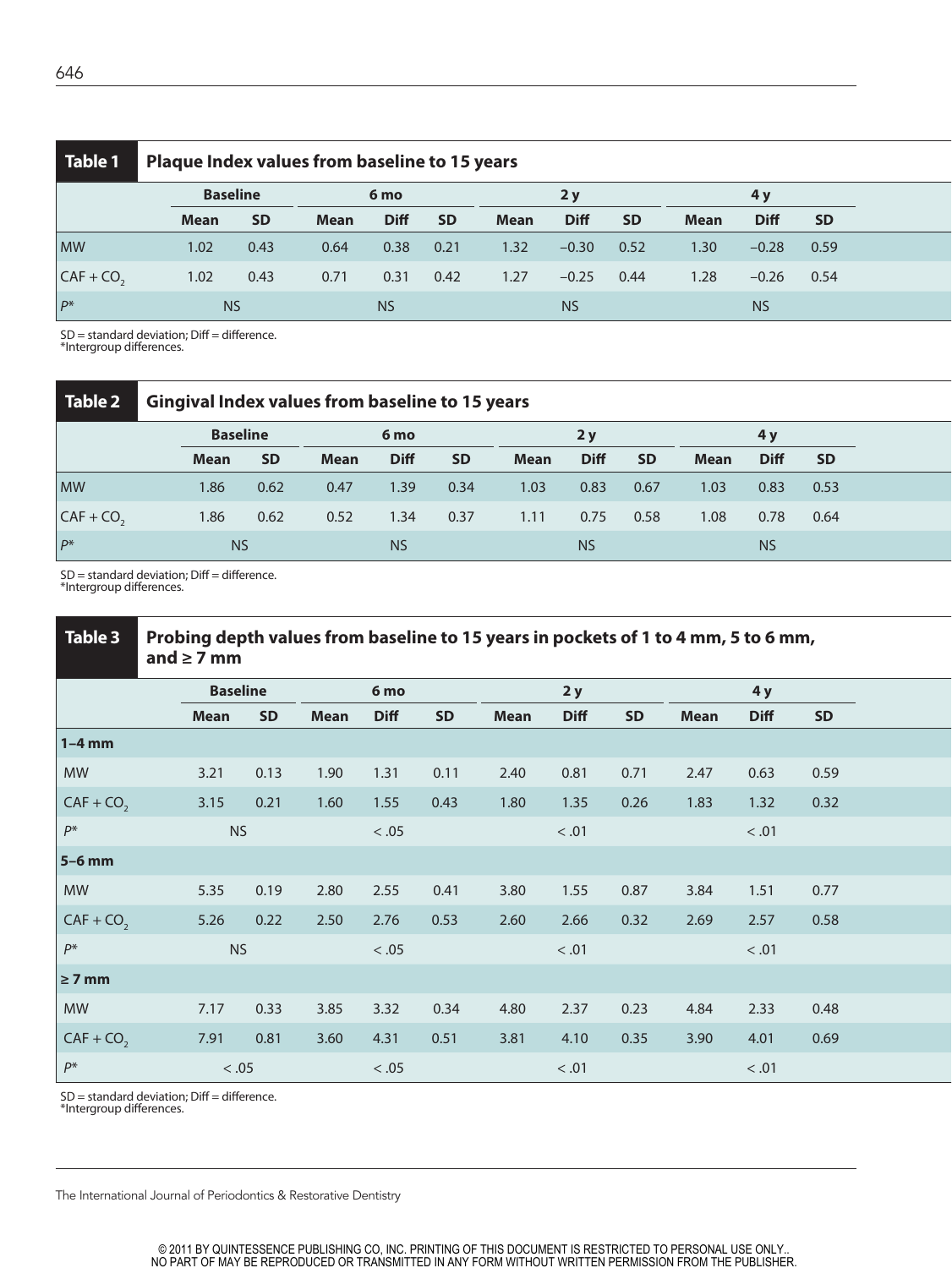| 15y<br>12y<br><b>Diff</b><br>Diff<br>SD<br><b>Mean</b><br>Mean<br><b>SD</b><br>$-0.31$<br>1.33<br>1.28<br>$-0.26$<br>0.49<br>0.76<br>$-0.24$<br>0.57<br>1.26<br>1.25<br>0.49<br>$-0.23$ |      |                     |  |
|-----------------------------------------------------------------------------------------------------------------------------------------------------------------------------------------|------|---------------------|--|
|                                                                                                                                                                                         |      |                     |  |
|                                                                                                                                                                                         |      | 8y                  |  |
|                                                                                                                                                                                         | SD   | <b>Diff</b><br>Mean |  |
|                                                                                                                                                                                         | 0.63 | $-0.27$<br>1.29     |  |
|                                                                                                                                                                                         |      | $-0.23$<br>1.25     |  |
| <b>NS</b><br><b>NS</b>                                                                                                                                                                  | 0.61 |                     |  |

÷

| 12y<br>15y                                                    |      | 8 y         |      |
|---------------------------------------------------------------|------|-------------|------|
| <b>Diff</b><br><b>Diff</b><br><b>Mean</b><br>SD<br>Mean<br>SD | SD   | <b>Diff</b> | Mean |
| 0.79<br>0.58<br>1.07<br>0.62<br>1.06<br>0.80                  | 0.47 | 0.80        | 1.06 |
| 0.76<br>0.76<br>0.61<br>0.54<br>1.10<br>1.10                  | 0.52 | 0.77        | 1.09 |
| <b>NS</b><br><b>NS</b>                                        |      | <b>NS</b>   |      |

| 12y<br>15y<br>8 y                                                                    |  |  |  |  |  |  |      |
|--------------------------------------------------------------------------------------|--|--|--|--|--|--|------|
| <b>Diff</b><br><b>Diff</b><br><b>Diff</b><br>SD<br>SD<br><b>Mean</b><br>Mean<br>Mean |  |  |  |  |  |  | SD   |
|                                                                                      |  |  |  |  |  |  |      |
| 0.55<br>0.76<br>0.70<br>2.49<br>0,61<br>2.49<br>0.61<br>2.51                         |  |  |  |  |  |  | 0.61 |
| 1.87<br>1.28<br>0.39<br>1.20<br>1.91<br>1.24<br>0.44<br>1.95                         |  |  |  |  |  |  | 0.35 |
| < 0.01<br>< 0.01<br>< 0.01                                                           |  |  |  |  |  |  |      |
|                                                                                      |  |  |  |  |  |  |      |
| 1.52<br>3.89<br>1.46<br>0.81<br>3.92<br>1.42<br>0.78<br>3.83                         |  |  |  |  |  |  | 0.55 |
| 2.75<br>2.46<br>2.51<br>0.74<br>2.81<br>2.45<br>2.80<br>0.66                         |  |  |  |  |  |  | 0.91 |
| < 0.01<br>< 0.01<br>< 0.01                                                           |  |  |  |  |  |  |      |
|                                                                                      |  |  |  |  |  |  |      |
| 2.37<br>2.24<br>0.73<br>5.09<br>2.08<br>0.91<br>4.80<br>4.93                         |  |  |  |  |  |  | 0.45 |
| 3.91<br>3.86<br>4.00<br>0.91<br>4.14<br>3.77<br>1.02<br>4.05                         |  |  |  |  |  |  | 0.38 |
| < 0.01<br>< 0.01                                                                     |  |  |  |  |  |  |      |

Volume 31, Number 6, 2011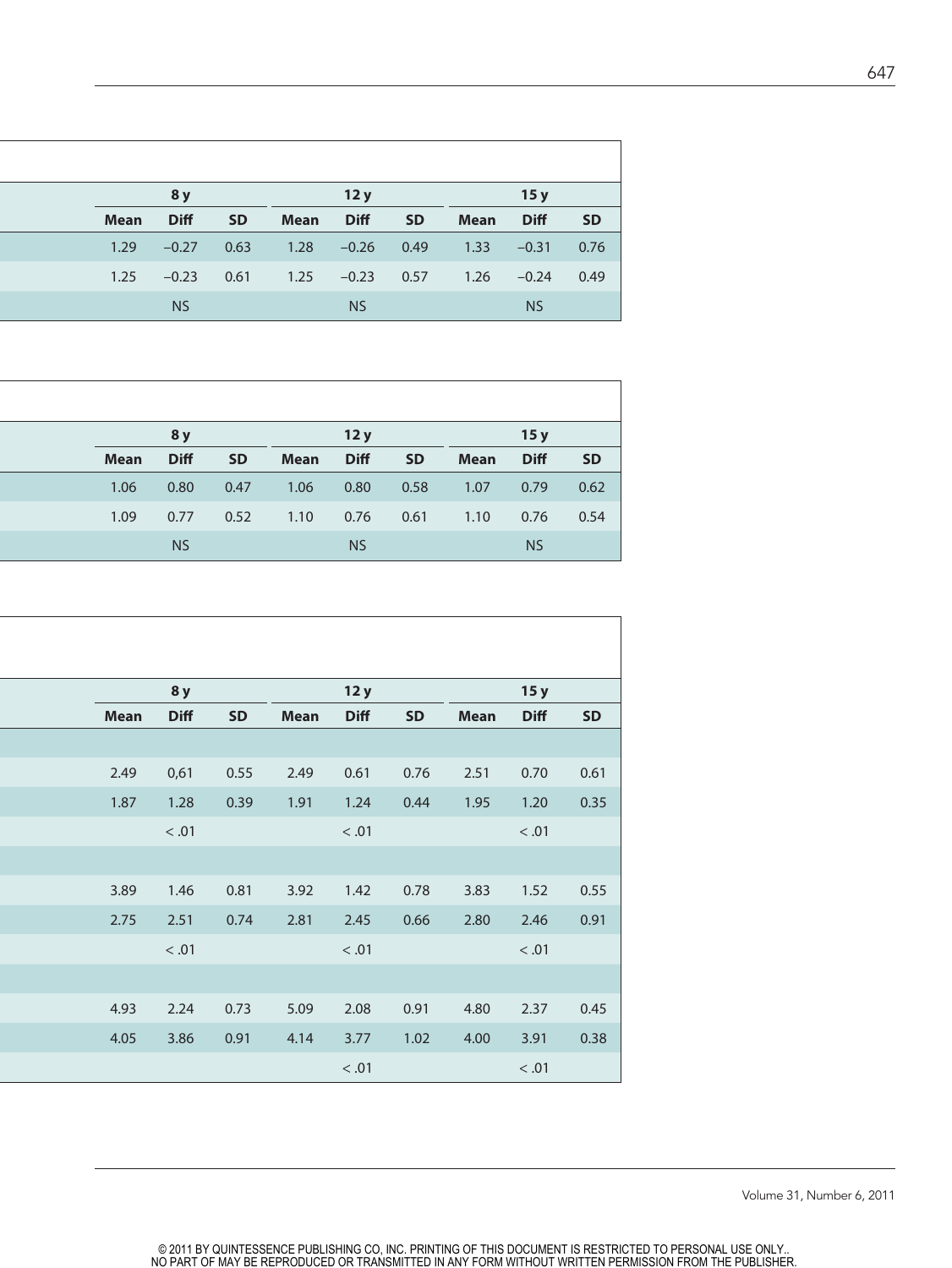| Table 4     | Change in clinical attachment level from baseline to 15 years in pockets of 1 to 4 mm,<br>5 to 6 mm, and $\geq$ 7 mm |                 |           |             |             |        |             |             |           |        |             |           |  |
|-------------|----------------------------------------------------------------------------------------------------------------------|-----------------|-----------|-------------|-------------|--------|-------------|-------------|-----------|--------|-------------|-----------|--|
|             |                                                                                                                      | <b>Baseline</b> |           |             | 6 mo        |        |             | 2y          |           |        | 4y          |           |  |
|             | Mean                                                                                                                 |                 | <b>SD</b> | <b>Mean</b> | <b>Diff</b> | SD     | <b>Mean</b> | <b>Diff</b> | <b>SD</b> | Mean   | <b>Diff</b> | <b>SD</b> |  |
| $1-4$ mm    |                                                                                                                      |                 |           |             |             |        |             |             |           |        |             |           |  |
| <b>MW</b>   | 3.18                                                                                                                 |                 | 0.21      | 3.49        | $-0.31$     | 0.91   | 3.78        | $-0.60$     | 0.45      | 3.79   | $-0.61$     | 0.71      |  |
| $CAF + CO2$ | 3.21                                                                                                                 |                 | 0.16      | 2.40        | 0.81        | 0.76   | 2.61        | 0.60        | 0.54      | 2.64   | 0.57        | 0.64      |  |
| $P^*$       | <b>NS</b>                                                                                                            |                 |           | $<.05$      |             | $<.01$ |             |             |           | < 0.01 |             |           |  |
| $5-6$ mm    |                                                                                                                      |                 |           |             |             |        |             |             |           |        |             |           |  |
| <b>MW</b>   | 6.11                                                                                                                 |                 | 0.31      | 5.50        | 0.61        | 0.53   | 5.86        | 0.25        | 0.15      | 5.85   | 0.26        | 0.53      |  |
| $CAF + CO2$ | 6.29                                                                                                                 |                 | 0.43      | 2.86        | 3.43        | 1.06   | 2.84        | 3.45        | 0.61      | 2.73   | 3.56        | 1.01      |  |
| $P^*$       |                                                                                                                      | <b>NS</b>       |           |             | < .001      |        |             | < .001      |           |        | < .001      |           |  |
| $\geq 7$ mm |                                                                                                                      |                 |           |             |             |        |             |             |           |        |             |           |  |
| <b>MW</b>   | 8.63                                                                                                                 |                 | 0.22      | 7.29        | 1.34        | 0.93   | 7.82        | 0.81        | 0.73      | 7.92   | 0.71        | 0.96      |  |
| $CAF + CO2$ | 8.71                                                                                                                 |                 | 0.34      | 3.98        | 4.73        | 1.12   | 3.61        | 5.10        | 1.13      | 3.59   | 5.12        | 0.92      |  |
| $P^*$       |                                                                                                                      | <b>NS</b>       |           |             | < .001      |        |             | < .001      |           |        | < .001      |           |  |

 $SD =$  standard deviation;  $Diff =$  difference. \*Intergroup differences.

### PD 5 to 6 mm

Changes in CAL for 5- to 6-mm PDs are reported in Table 4. There were significant differences between MW and CAF +  $CO<sub>2</sub>$  sites at 6 months postsurgery and after 2, 4, 8, 12, and 15 years (*P* < .001). The results confirm the long-term stability of CAL in both treatment groups.

### $PD \geq 7$  mm

Table 4 shows clinical data related to change in CAL for pockets with depths  $\geq$  7 mm. There was a significant difference within the MW procedure and  $CAF + CO<sub>2</sub>$  root conditioning, since after 15 years, there was a 0.40-mm gain in attachment for the control group and 5.1-mm gain for the test group. There were significant differences between MW and CAF +  $CO<sub>2</sub>$  sites at 6 months and 2, 4, 8, 12, and 15 years postsurgery (*P* < .001). Furthermore, within-group comparisons were performed. For MW sites, significant differences were found

between baseline and 6-month postsurgery values (*P* < .001), within 6-month and 2-year values, and between 2-year and 4-, 8-, and 12-year values  $(P < .05)$ . For the CAF + CO<sub>2</sub> group, a significant difference was found between baseline and 6-month postsurgery values (*P* < .01). The results confirm the long-term stability of CAL in both treatment groups.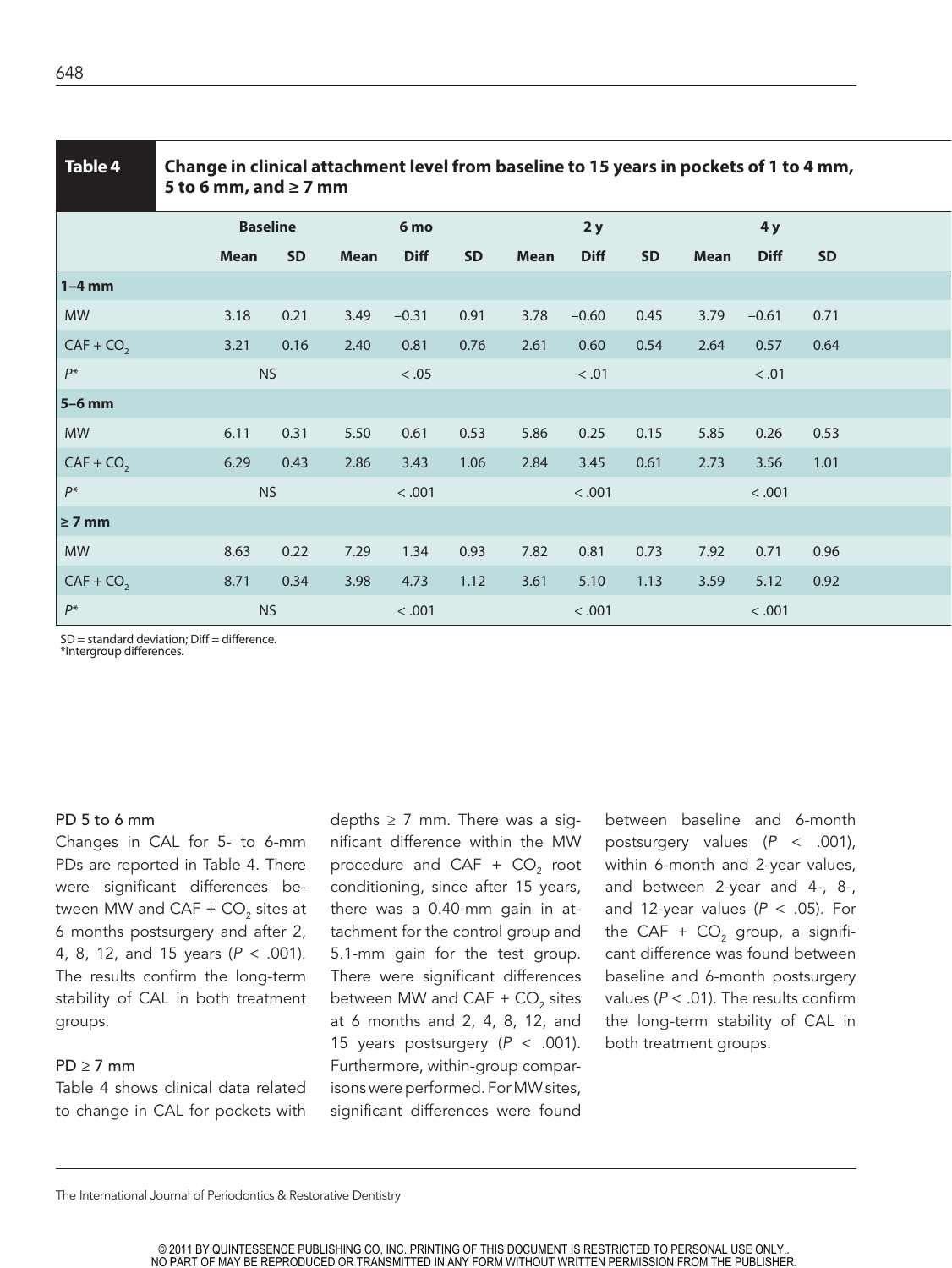| 15y                              |      |      | 12 y        |             |      | 8 y         |      |  |
|----------------------------------|------|------|-------------|-------------|------|-------------|------|--|
| <b>Diff</b><br><b>Mean</b><br>SD |      | SD   | <b>Diff</b> | <b>Mean</b> | SD   | <b>Diff</b> | Mean |  |
|                                  |      |      |             |             |      |             |      |  |
| $-0.70$<br>0.23                  | 3.88 | 0.68 | $-0.66$     | 3.84        | 0.73 | $-0.63$     | 3.81 |  |
| 0.43<br>0.65                     | 2.78 | 0.82 | 0.51        | 2.67        | 0.55 | 0.54        | 2.67 |  |
| < .001                           |      |      | $<.01$      |             |      | < .001      |      |  |
|                                  |      |      |             |             |      |             |      |  |
| 0.37<br>0.21                     | 5.74 | 0.41 | 0.32        | 5.79        | 0.36 | 0.29        | 5.82 |  |
| 3.74<br>1.55                     | 2.55 | 1.32 | 3.73        | 2.56        | 1.26 | 3.65        | 2.64 |  |
| < .001                           |      |      | $<.001$     |             |      | $<.001$     |      |  |
|                                  |      |      |             |             |      |             |      |  |
| 0.40<br>0.63                     | 8.23 | 0.52 | 0.36        | 8.27        | 0.84 | 0.60        | 8.03 |  |
| 5.10<br>1.11                     | 3.61 | 1.08 | 5.10        | 3.61        | 1.01 | 5.11        | 3.60 |  |
| < .001                           |      |      | $<.001$     |             |      | < .001      |      |  |

### **Discussion**

The results obtained in this study for MW surgery are in agreement with other long-term trials,<sup>17-19</sup> but as time progressed, the difference from baseline to 15 years decreased. In the test group, coronally advanced flap surgery combined with  $CO<sub>2</sub>$  laser root irradiation (CAF + CO<sub>2</sub>) provided a greater PD reduction and gain in CAL than in control sites, and these data were stable over 15 years.

At 15 years, the two procedures significantly reduced 5- to 6-mm PDs, with improved results for CAF + CO<sub>2</sub> sites ( $P < .01$ ), and these data were even better than osseous surgery procedures reported in shorter-span clinical trials<sup>20,21</sup> and slightly superior to data reported by Gantés et al,<sup>22</sup> who used a regenerative therapy that included citric acid root conditioning and coronally positioned flaps secured by crown-attached sutures. For PDs ≥ 7 mm, the MW procedure provided

© 2011 BY QUINTESSENCE PUBLISHING CO, INC. PRINTING OF THIS DOCUMENT IS RESTRICTED TO PERSONAL USE ONLY.. NO PART OF MAY BE REPRODUCED OR TRANSMITTED IN ANY FORM WITHOUT WRITTEN PERMISSION FROM THE PUBLISHER.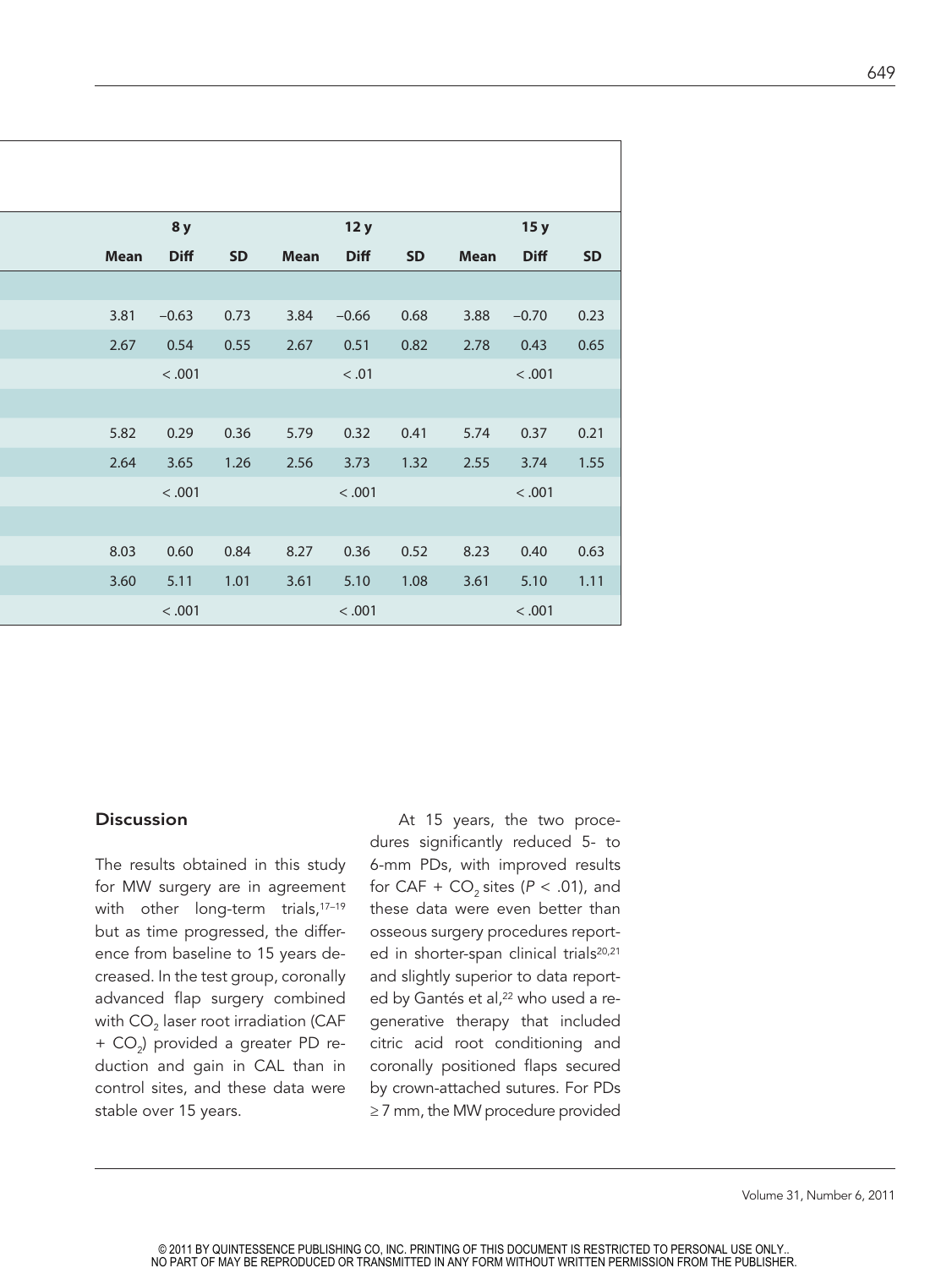reductions similar to other clinical trials,23,24 but these data diminished over 15 years. In the CAF +  $CO<sub>2</sub>$  laser group, there was a greater pocket reduction, and these results were maintained during the 15 years of follow-up (*P* < .01). Similar to that reported by Kaldahl et al,<sup>25</sup> a loss of CAL for 1- to 4-mm PDs was reported in this study; in test group sites, a slight modification was assessed. After 15 years, CAL data were significantly different between control and test groups at 1- to 4-mm PDs (*P* < .001), 5- to 6-mm PDs (*P* < .001), and ≥ 7-mm PDs  $(P < .001)$ .

The rationale for these clinical results may be derived from the ability of the  $CO<sub>2</sub>$  laser to eliminate bacterial cells and the smear layer on periodontally involved root surfaces while supporting and maintaining the CAF margins. Barone et  $a^{8}$  studied the effects of  $CO<sub>2</sub>$  lasers in a pulsed mode with defocused laser beams using scanning electron microscopy and did not observe any damage to the root surface, but rather flat and smooth surfaces with elimination of the smear layer and sealed dentinal tubules. On the other hand, a  $CO<sub>2</sub>$  laser in continuous mode with a focused beam of 0.8 mm causes severe damage to dentin surfaces, such as craters and fissures.26–31 The morphologic modifications obtained with the nonfocused pulsed mode resulted in smooth surfaces that were highly biocompatible.9 The laser-treated and scaled root specimens did not show any damage or morphologic alteration of the root surfaces. In

an animal study on beagle dogs,13 the effect of  $CO<sub>2</sub>$  laser treatment on periodontally involved root surfaces was compared to scaling and root planing with and without guided tissue regeneration. The laser group showed new attachment formation averaging  $1.9 \pm 0.5$  mm, whereas the guided tissue regeneration and scaling and root planing groups showed  $0.2 \pm 0.4$  mm and  $0.2 \pm 0.5$  mm, respectively, representing statistically significant differences between the laser group and both guided tissue regeneration and scaling and root planing groups (*P* < .005). The gain in CAL after  $CO<sub>2</sub>$  laser treatment may be also due to minimal contraction in  $CO<sub>2</sub>$  laser wounds by the lack of myofibroblasts (cells responsible for wound contraction). In fact, in a histologic study in rats, Zeinoun et al<sup>32</sup> observed that the maximum amount of myofibroblasts was almost three times higher in scalpel compared to laser excisions.

### Conclusion

The clinical data obtained in this study showed a good maintenance of periodontal tissues over 15 years for coronally advanced flap surgery combined with  $CO<sub>2</sub>$  laser root conditioning in comparison with modified Widman flap surgery. However, other randomized clinical studies following this procedure should be carried out to evaluate the longterm prognosis of this periodontal laser-assisted treatment.

### References

- 1. Crespi R, Covani U, Margarone JE, Andreana S. Topographic distribution of subgingival plaque along root surfaces of human periodontally diseased teeth. A descriptive study. J Clin Periodontol 1996;23:698–703.
- 2. Aleo JJ, De Renzis FA, Farber PA, Varboncoeur AP. The presence and biologic activity of cementum-bound endotoxin. J Periodontol 1974;45:672–675.
- 3. Hatfield CG, Baumhammers A. Cytotoxic effects of periodontally involved surfaces of human teeth. Arch Oral Biol 1971;16:465–468.
- 4. Crespi R, Romanos GE, Cassinelli C, Gherlone E. Effects of Er:YAG laser and ultrasonic treatment on fibroblast attachment to root surfaces: An in vitro study. J Periodontol 2006;77:1217–1222.
- 5. Crespi R, Barone A, Covani U. Histologic evaluation of three methods of periodontal root surface treatment in humans. J Periodontol 2005;76:476–481.
- 6. Blomlöf JPS, Blomlöf LB, Lindskog SF. Smear removal and collagen exposure after non-surgical root planing followed by etching with an EDTA gel preparation. J Periodontol 1996;67:841–845.
- 7. Sherman PR, Hutchens LH Jr, Jewson LG, Moriarty JM, Greco GW, McFall WT Jr. The effectiveness of subgingival scaling and root planing. I. Clinical detection of residual calculus. J Periodontol 1990; 61:3–8.
- 8. Barone A, Covani U, Crespi R, Romanos GE. Root surface morphological changes after focused versus defocused  $CO<sub>2</sub>$  laser irradiation: A scanning electron microscopy analysis J Periodontol 2002; 73:370–373.
- 9. Crespi R, Barone A, Covani U, Ciaglia RN, Romanos GE. Effects of CO2 laser treatment on fibroblast attachment to root surfaces. A scanning electron microscopy analysis. J Periodontol 2002;73: 1308–1312.
- 10. Misra V, Mehrotra KK, Dixit J, Maitra SC. Effect of carbon dioxide laser on periodontally involved root surfaces. J Periodontol 1999;70:1046–1052.
- 11. Rossmann JA, McQuade MJ, Turunen DE. Retardation of epithelial migration in monkeys using a carbon dioxide laser: An animal study. J Periodontol 1992; 63:902–907.